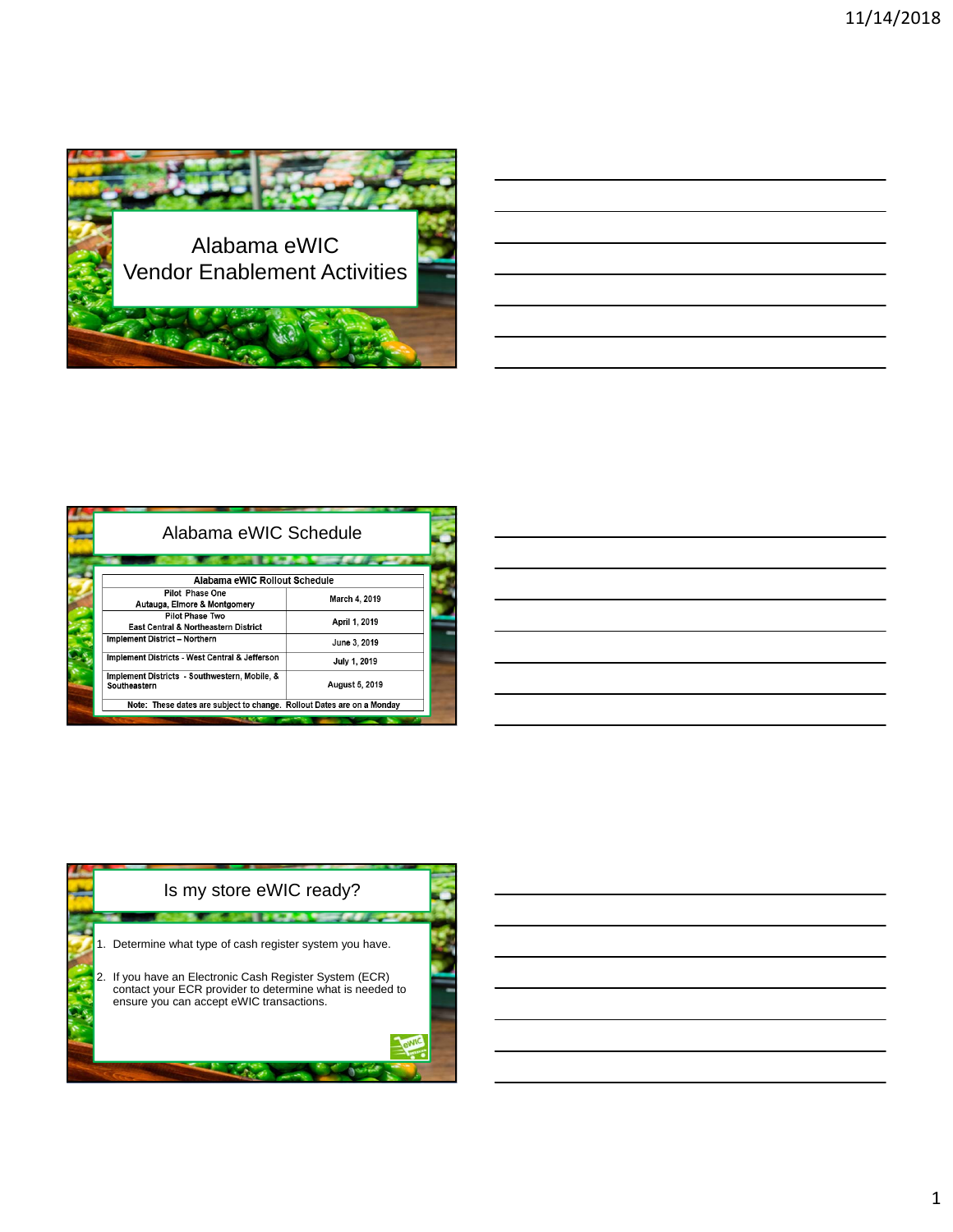## Is my store eWIC ready?

**NE DESCRIPTION OF A REPORT OF A STATE OF A REPORT OF A STATE OF A REPORT OF A REPORT OF A REPORT OF A REPORT OF** 

**Integrated Vendor –** the WIC software is part of the store's cash register system.

## **Allows grocers to:**

- Manage inventory, payment, and settlement for WIC items within the same system that manages transactions for cash and other payment tenders.
- Accepts all forms of electronic payment eWIC, Supplemental Nutrition Assistance Program (Food Stamps), credit, and debit.
- Allows for a mixed basket transaction.
- Provides a more streamlined purchase experience for the WIC customer.

## Is my store eWIC ready?

**Non-Integrated (Stand-Beside) Vendor –** the eWIC software is on a WIC only Point of Sale (POS) device and is capable of supporting only WIC payments.

- Grocers will need to reconcile the eWIC transaction to their Electronic Cash Register (ECR) system.
	- Solely used to transact eWIC benefits.
	- Requires a "double scan" first against the stand-beside and second through the Grocer's ECR system.
	- Requires dedicated power and analog phone line or wired internet connection for the POS at the lane.

欗

**NOTE**: Stand-Beside single function POS devices are provided by Conduent (Alabama's eWIC service provider).

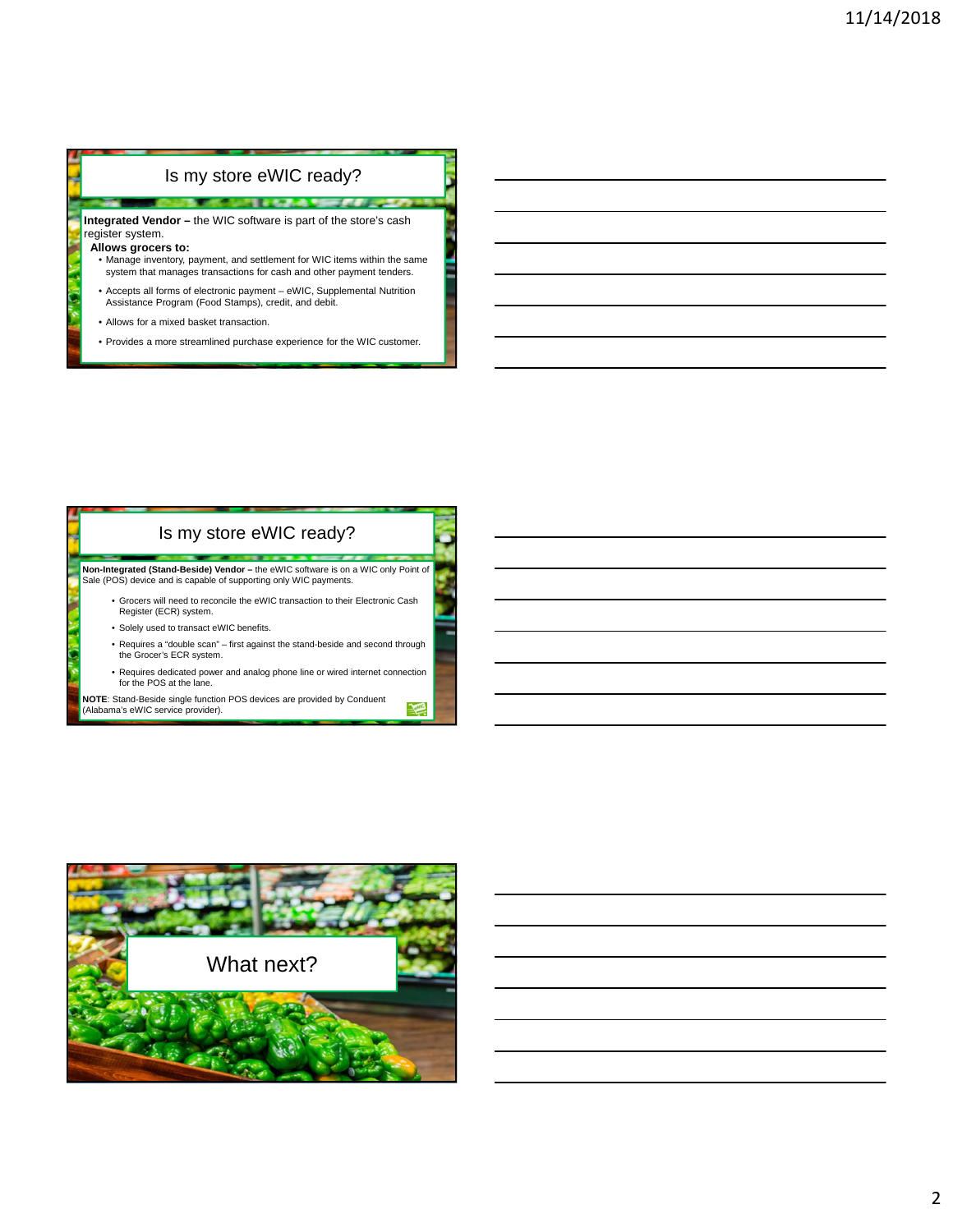

| <b>Conduent Stand-Beside Contract</b>                                                                                                                                          |
|--------------------------------------------------------------------------------------------------------------------------------------------------------------------------------|
| . If you are provided stand-beside equipment you will<br>enter into contract with Conduent.<br>• Vendors must complete and return a Conduent vendor<br>agreement and W-9 form. |
|                                                                                                                                                                                |

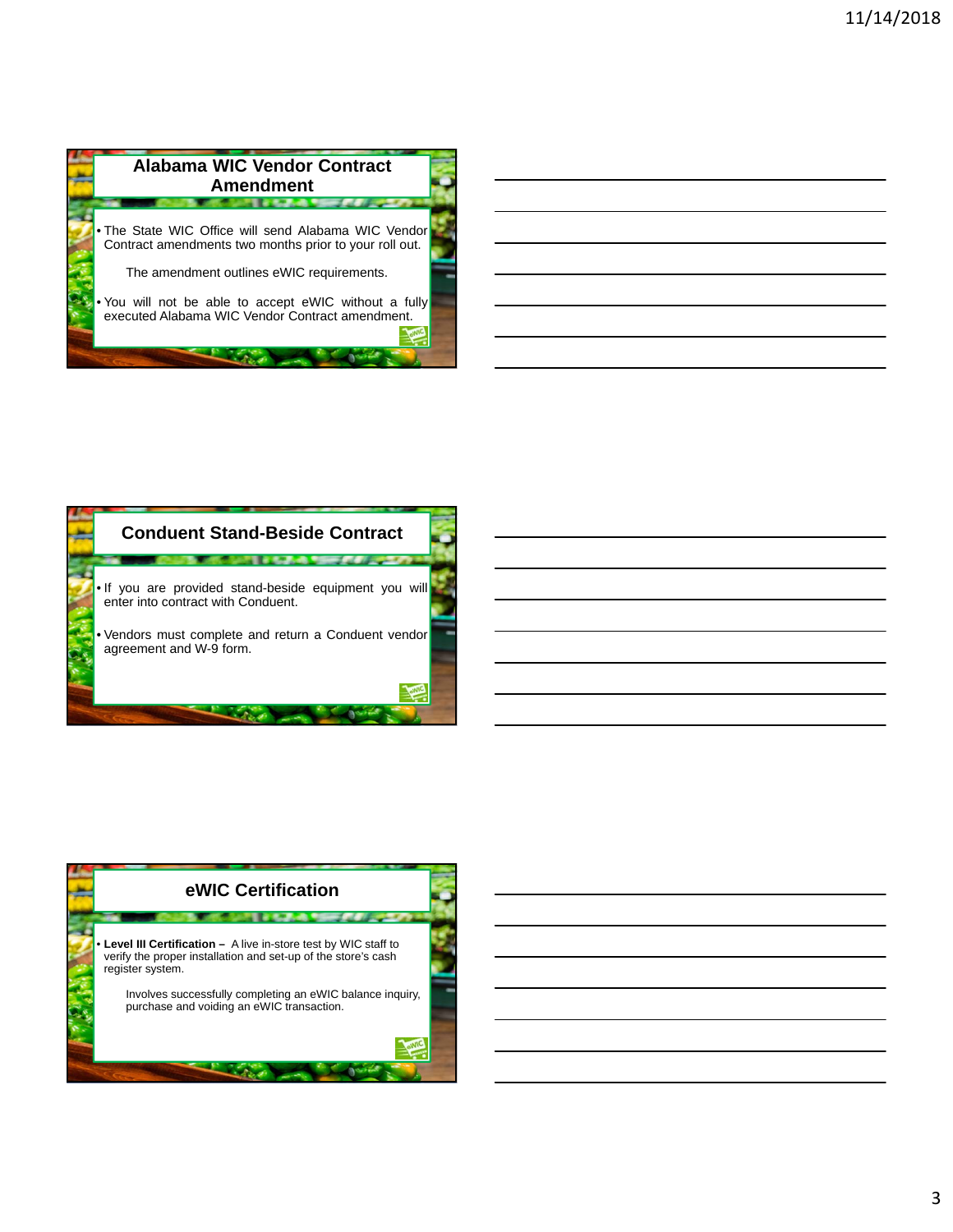

| eWIC Certification                                                                                                        |                                   |  |  |  |
|---------------------------------------------------------------------------------------------------------------------------|-----------------------------------|--|--|--|
| Alabama eWIC Level III Certification Schedule                                                                             |                                   |  |  |  |
| <b>Pilot Phase One</b><br>Autauga, Elmore & Montgomery                                                                    | February 15, 2019 - March 1, 2019 |  |  |  |
| <b>Pilot Phase Two</b><br><b>East Central &amp; Northeastern District</b>                                                 | March 18, 2019 - March 29, 2019   |  |  |  |
| <b>Implement District - Northern</b>                                                                                      | May 17, 2019 - May 31, 2019       |  |  |  |
| Implement Districts - West Central & Jefferson                                                                            | June 17, 2019 - June 28, 2019     |  |  |  |
| Implement Districts - Southwestern, Mobile, &<br>Southeastern                                                             | July 22, 2019 - August 2, 2019    |  |  |  |
| Note: Level III Certification is an ongoing process.<br>This is the estimated timeframe of when we will be in your store. |                                   |  |  |  |

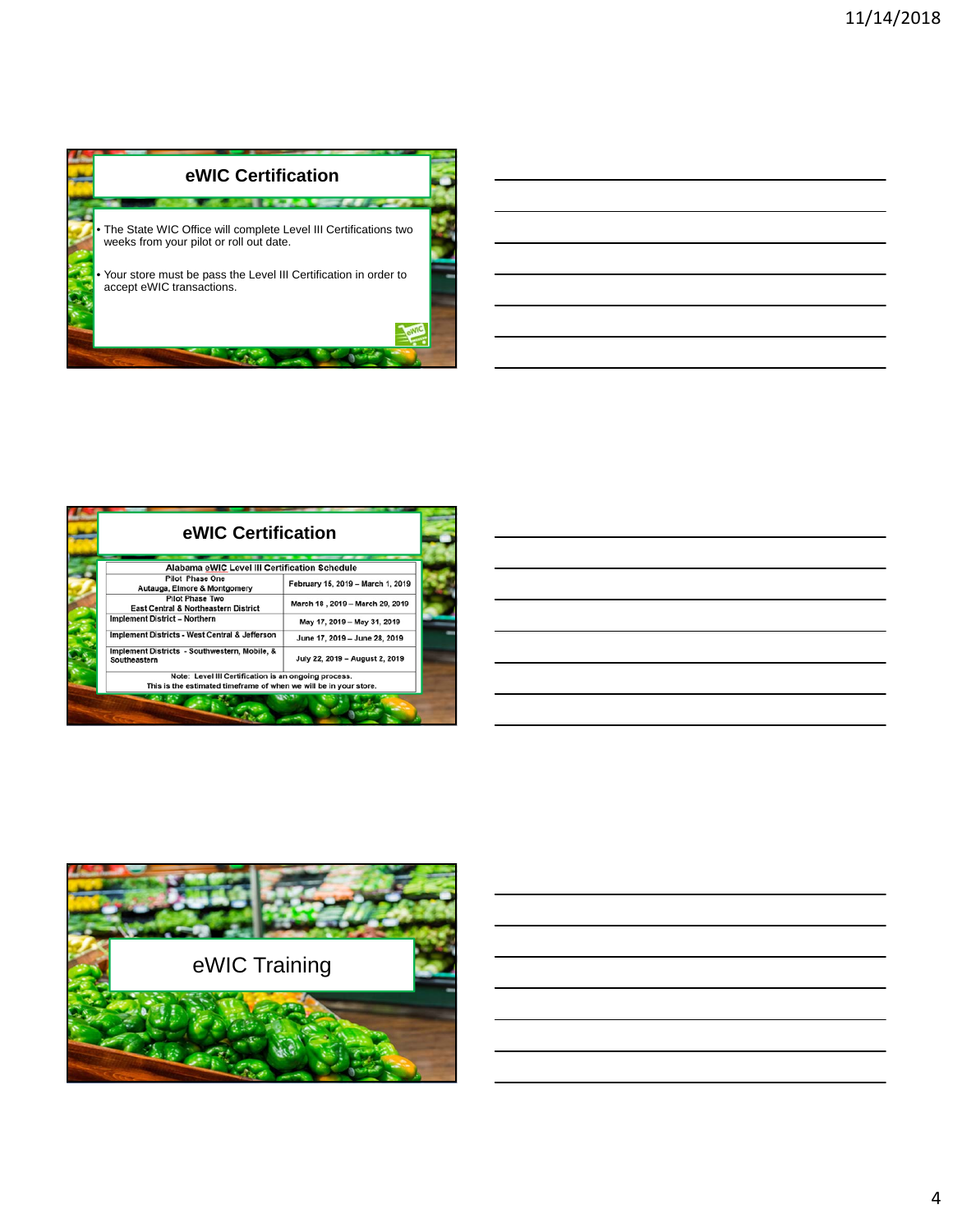